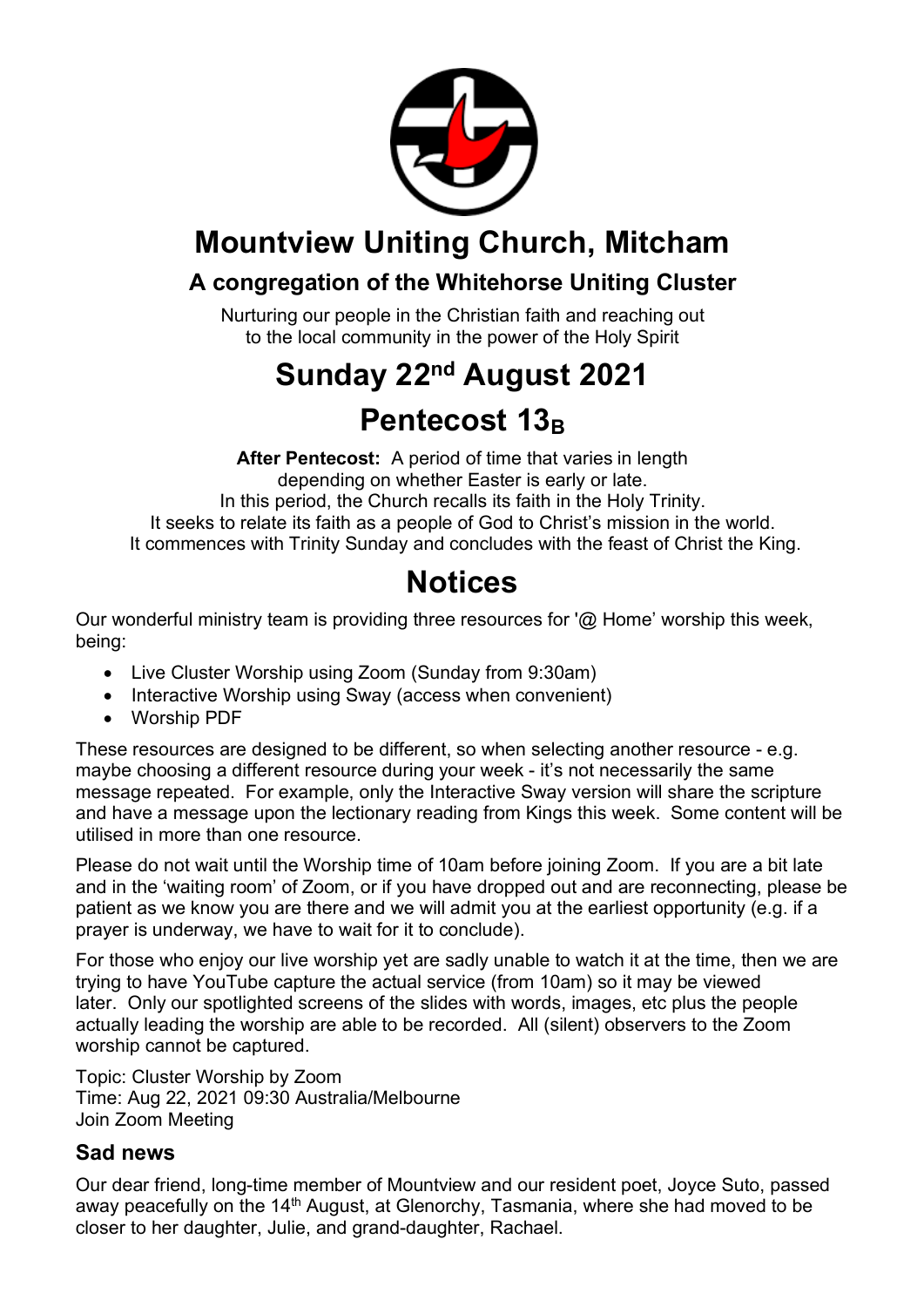Joyce, husband Louis, and Julie lived in Mitcham from the early 1960's and were members of the Mitcham Presbyterian Church, now Mountview. Joyce was our church librarian for many years and was a great contributor to Mountview's social events with a special poem, written and shared with us all, for most occasions. This intelligent, friendly lady with her special interest in literature and local history will be fondly remembered by all her friends in this congregation.

O rest in the Lord.

### **Worship Roster**

**This Sunday 22 August:** Worship at Home

**Next Sunday 29 August:** Worship at Home

#### **Lectionary Readings**

**This Sunday 22 August:** 

1 Kings 8: (1, 6, 10-11), 22-30, 41-43 Psalm 84 Ephesians 6: 10-20 John 6: 56-69

#### **Next Sunday 29 August:**

Song of Solomon 2: 8-13 Psalm 45: 1-2, 6-9 James 1: 17-27 Mark 7: 1-8, 14-15, 21-23

### **Prayer Cycles**

Rostered members for 'Prayers of The People' – please email your prayer (for your upcoming Sunday) to multi-media@mountview.unitingchurch.org.au before 6pm Thursday

#### **This Sunday 22 August:**

Trevor de Run World: Liberia, Sierra Leone Ecumenical: Nunawading and Waverley Lutheran Church UCA: Habitat: Canterbury (St David's), Augustine Centre; Uniting AgeWell's Nangare Independent Living Units

#### **Next Sunday 29 August:**

John Gerrand World: Cape Verde, The Gambia, Guinea, Guinea-Bissau, Senegal Ecumenical: All Saints' Anglican, Mitcham UCA: Hartwell; Ormond College Chaplaincy

### **Lawn Mowing Roster**

**August:** Don Bain and Peter Cox

## **Mountview Contacts**

| Pastoral Matters: Heather B          | Mountview's Pastoral Care Coordinator                                                                  |
|--------------------------------------|--------------------------------------------------------------------------------------------------------|
| <b>On-Call Minister:</b>             | M: 0403 225 257                                                                                        |
| Centre 81 Outreach Ministry: Jill    | Tue and Fri mornings 10 AM - 12 noon. Ph: 9873 1726                                                    |
| Multi-media: Rob                     | multi-media@mountview.unitingchurch.org.au                                                             |
| <b>Property Bookings: Eddie</b>      | M: 0447 312 996 or<br>bookings@mountviewuca.org                                                        |
| <b>Weekly Notice Sheet: Margaret</b> | Contributions by 6pm Thursday please:<br>notices@mountview.unitingchurch.org.au                        |
| <b>Other Contact Details:</b>        | As listed on our 'Contact Us' website page:<br>https://www.mountviewuca.org/contact-us--mountview.html |